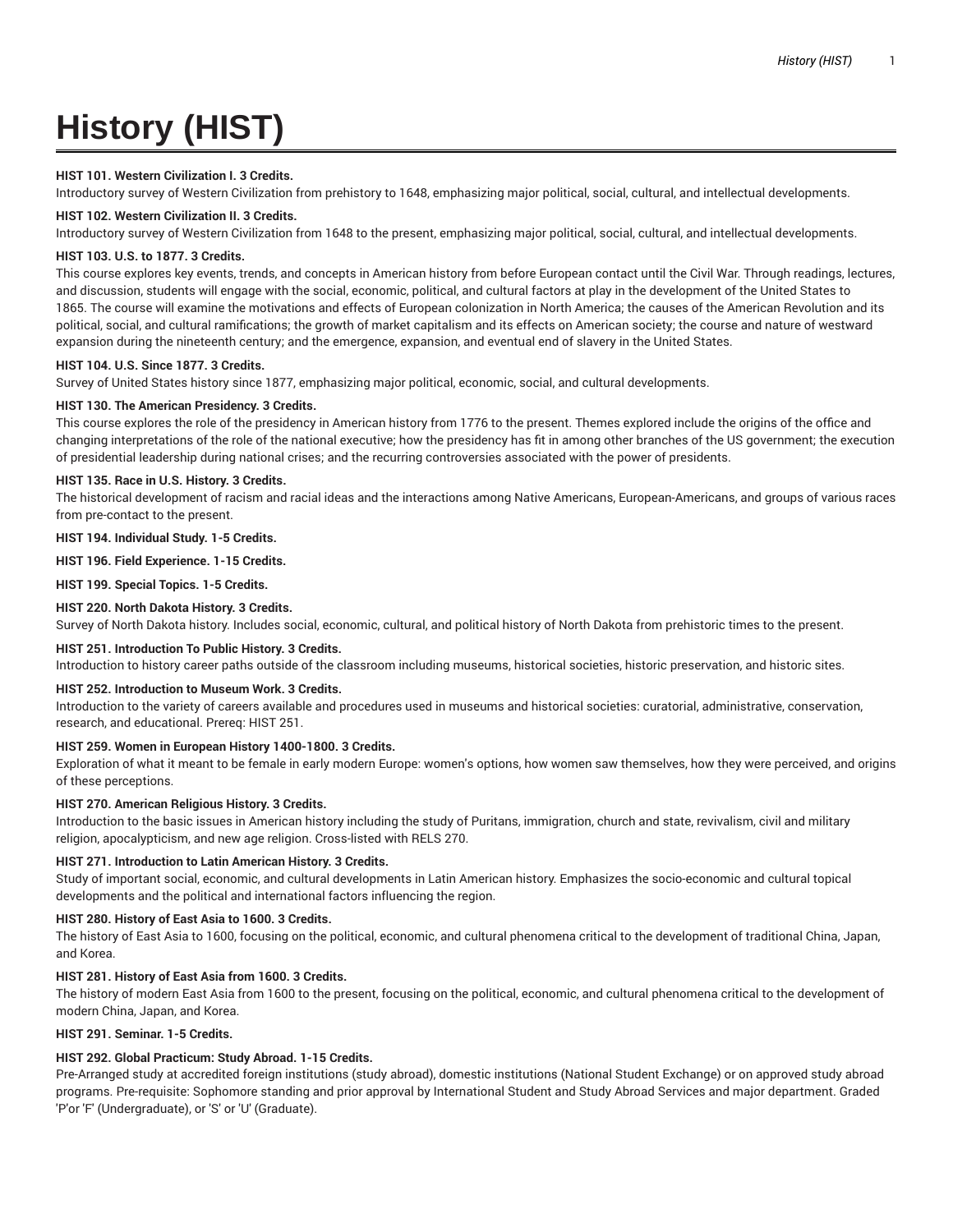# **HIST 294. Individual Study. 1-5 Credits.**

## **HIST 299. Special Topics. 1-5 Credits.**

## **HIST 320. History of Christianity. 3 Credits.**

Major developments in the Christian religion including scriptures, persecution, monasticism, papacy, Reformation, science and religion, and the ecumenical movement. Cross-listed with RELS 320.

## **HIST 328. War and Society in America. 3 Credits.**

This course examines the changes that military conflict has wrought on American society from the colonial era through the War on Terror. Among other topics, readings and discussions will consider the effects of war on gender roles, ideas of racial difference, social and economic organization, politics, and America's relationship to the rest of the world.

## **HIST 352. Museum Collections Management. 3 Credits.**

This course focuses on the fundamental principles of museum collections management, registration, and preservation issues in museums through lectures, hands-on practice, and field trips. Prereq: HIST 251.

# **HIST 354. The United States in the Long 1960s. 3 Credits.**

This course examines the major social, cultural, economic, and political changes within American society and the United States from 1956 to 1974.

## **HIST 355. History of Global Islam. 3 Credits.**

Examination of the foundational history, texts, laws and rituals of Islam, in addition to the lived experience of Islam and related political dynamics in the Middle East, Europe, Asia, Africa and North America. Cross-listed with RELS 355.

## **HIST 379. Global Seminar. 1-6 Credits.**

NDSU instructed experience or field study in a foreign country. Conducted in English for residence credit. Pre-requisite: Prior approval by International Student and Study Abroad Services and major department. May be repeated. Standard Grading.

## **HIST 381. Australia & New Zealand. 3 Credits.**

Comprehensive, but not exhaustive, historical comparison of Australia and New Zealand with emphasis on formation of national identity(ies). Organized topically to facilitate comparisons.

## **HIST 390. Historical Research and Writing. 3 Credits.**

Techniques and skills of historical research and writing. Includes researching in libraries and archives, constructing thesis statements, outlining papers, building logical arguments, writing clear and concise English, using primary sources, footnoting, and copyediting. Prereq: ENGL 120, junior standing.

#### **HIST 391. Seminar. 1-5 Credits.**

## **HIST 392. Global Practicum: Study Abroad. 1-3 Credits.**

Pre-Arranged study at accredited foreign institutions (study abroad), domestic institutions (National Student Exchange) or on approved study abroad programs. Pre-requisite: Sophomore standing and prior approval by International Student and Study Abroad Services and major department. Graded 'P'or 'F' (Undergraduate), or 'S' or 'U' (Graduate).

**HIST 394. Individual Study. 1-5 Credits.**

**HIST 396. Field Experience. 1-15 Credits.**

**HIST 399. Special Topics. 1-5 Credits.**

## **HIST 401. Archival Theory and Practice. 3 Credits.**

Archival theory and its practical application in supervised projects utilizing the resources of the Institute for Regional Studies and University Archives. {Also offered for graduate credit - see HIST 601.}.

## **HIST 403. Archival Preservation. 3 Credits.**

This course examines the history, theory and practice of archival preservation, which includes the preservation of manuscripts, photographs, audiovisual and electronic records. Prereq: HIST 251. {Also offered for graduate credit - see HIST 603.}.

#### **HIST 404. Digital History. 3 Credits.**

This course will focus on creating digital history, and incorporate readings, discussion, digital fundamentals, creative thinking, and hands-on-learning in a collaborative environment and develop a project based on local history resources. Prereq: at least junior standing. {Also offered at the graduate level - HIST 604}.

## **HIST 415. Public Memory and Memorialization in America. 3 Credits.**

This course examines the construction of public memory and the culture of memorialization in the United States from its earliest years to the present. Among other topics, we will consider how public memory is created, how it changes over time, and how historical and modern-day monuments and memorials came to be constructed.

#### **HIST 420. Colonial American History. 3 Credits.**

American history from the Pre-Columbian period through 1763. {Also offered for graduate credit - see HIST 620.}.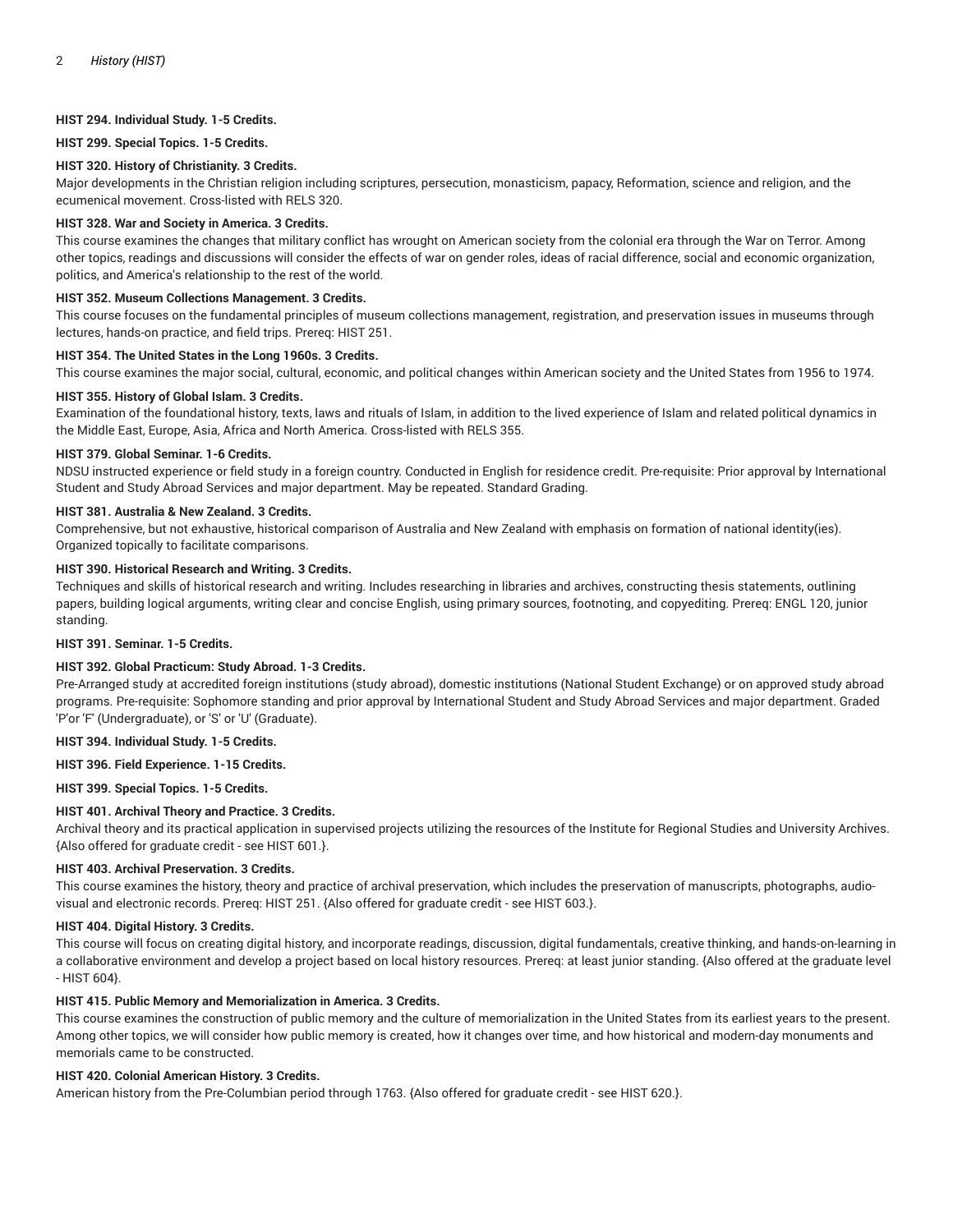## **HIST 421. Revolutionary America. 3 Credits.**

This course examines the causes, process, and effects of the American Revolution from roughly 1763 through 1829. Among other topics, lectures and readings will consider how British authority collapsed, the ideological and economic origins of republicanism, the effects of the Revolution on social, racial, and gender hierarchies, the contested creation of a new republic in its wake, and the economic and social development of the United States in its formative decades. {Also offered for graduate credit - see HIST 621.}.

## **HIST 422. American Civil War and Reconstruction. 3 Credits.**

Political, social, and economic history of the United States 1829-1877; emphasizing socioeconomic change, the Sectional Crisis, the Civil War, and Reconstruction. {Also offered for graduate credit - see HIST 622.}.

# **HIST 423. The Gilded Age and Progressive America. 3 Credits.**

Political, social, and economic history of the United States 1877-1917; emphasizing industrialization, urbanization, and progressive reform. {Also offered for graduate credit - see HIST 623.}.

## **HIST 424. U.S. History 1917-1960. 3 Credits.**

This course covers the political, social, and economic history of the United States from 1917-1960, emphasizing World War I, 1920s, the Great Depression, New Deal, and the early Cold War era. {Also offered for graduate credit - see HIST 624.}.

## **HIST 425. U.S. History 1917-Present II. 3 Credits.**

Political, social, diplomatic, and economic history of the United States since 1960; emphasizing foreign policy, domestic developments, and socioeconomic change. {Also offered for graduate credit - see HIST 625.}.

# **HIST 426. Women in American History. 3 Credits.**

A survey of political, social, economic, and cultural development of American women from colonial times to the present with a focus on the lived experiences of diverse groups of women. Central themes are: the incongruity of ideal and reality, the fluidity of gender expectations and the "public" sphere, women's ability to navigate different power structures successfully, work and sexual division of labor, and the role family and personal life. Cross-listed with WGS 426. {Also available for graduate credit - See HIST 626.}.

## **HIST 430. Prairie Earth, Prairie Homes: A Field School. 3 Credits.**

Exploration, investigation, and restoration of earth buildings on the northern plains. Students study the cultures that created earth buildings; encounter the buildings as cultural artifacts; and engage in hands-on restoration work. Prereq: Junior standing. {Also offered for graduate credit - see HIST 630.}.

## **HIST 431. The North American Plains. 3 Credits.**

Historical treatment of the Great Plains of North America as an international region, comprising the Canadian prairies and the American plains. {Also offered for graduate credit - see HIST 631.}.

## **HIST 434. Environmental History. 3 Credits.**

Traces the changing relationship between human cultures and the natural world through time, mainly in North America. Examines the causes and consequences of major changes to landscapes and plant and animal species and ecosystems, analyzes the emergence of the conservation and environmental movements, identifies shifts in environmental thought, and traces the development of environmental laws and policies. {Also offered for graduate credit - see HIST 634.}.

## **HIST 435. World Environmental History. 3 Credits.**

The course examines the relationship between peoples and their environment over time in selected areas of the world. It focuses on the past two thousand years from the Roman Empire to the present. {Also offered for graduate credit - see HIST 635.}.

## **HIST 436. American Frontier to 1850. 3 Credits.**

Early American frontier from 1500's to mid-1800's, emphasizing Indian-White relations, colonial wars, social life in the backcountry, and exploration and settlement. {Also offered for graduate credit - see HIST 636.}.

## **HIST 438. Historical Archaeology. 3 Credits.**

Examines the development, methods, and research themes of historical archaeology. Cross-listed with ANTH. {Also offered for graduate credit - See HIST 638.}.

# **HIST 440. The Ottoman Empire. 3 Credits.**

This course examines the growth of the Ottoman Empire after 1300 and then analyzes its responses to a variety of challenges after 1683. We examine Balkan states such as Greece and Serbia, Arab lands such as Iraq and Egypt, and Turkey itself. Topics examined include the role of Islam in Ottoman administration, the rights of religious minorities such as Christians and Jews, and the evolution of Arab nationalism. (Also offered for graduate credit see HIST 640.}.

## **HIST 450. Ancient History. 3 Credits.**

Cultural, political, economic, and social history of the ancient Near East, Greece, and Rome. {Also offered for graduate credit - see HIST 650.}.

## **HIST 451. Medieval History. 3 Credits.**

Cultural, political, economic, and social history of the Middle Ages. {Also offered for graduate credit - see HIST 651.}.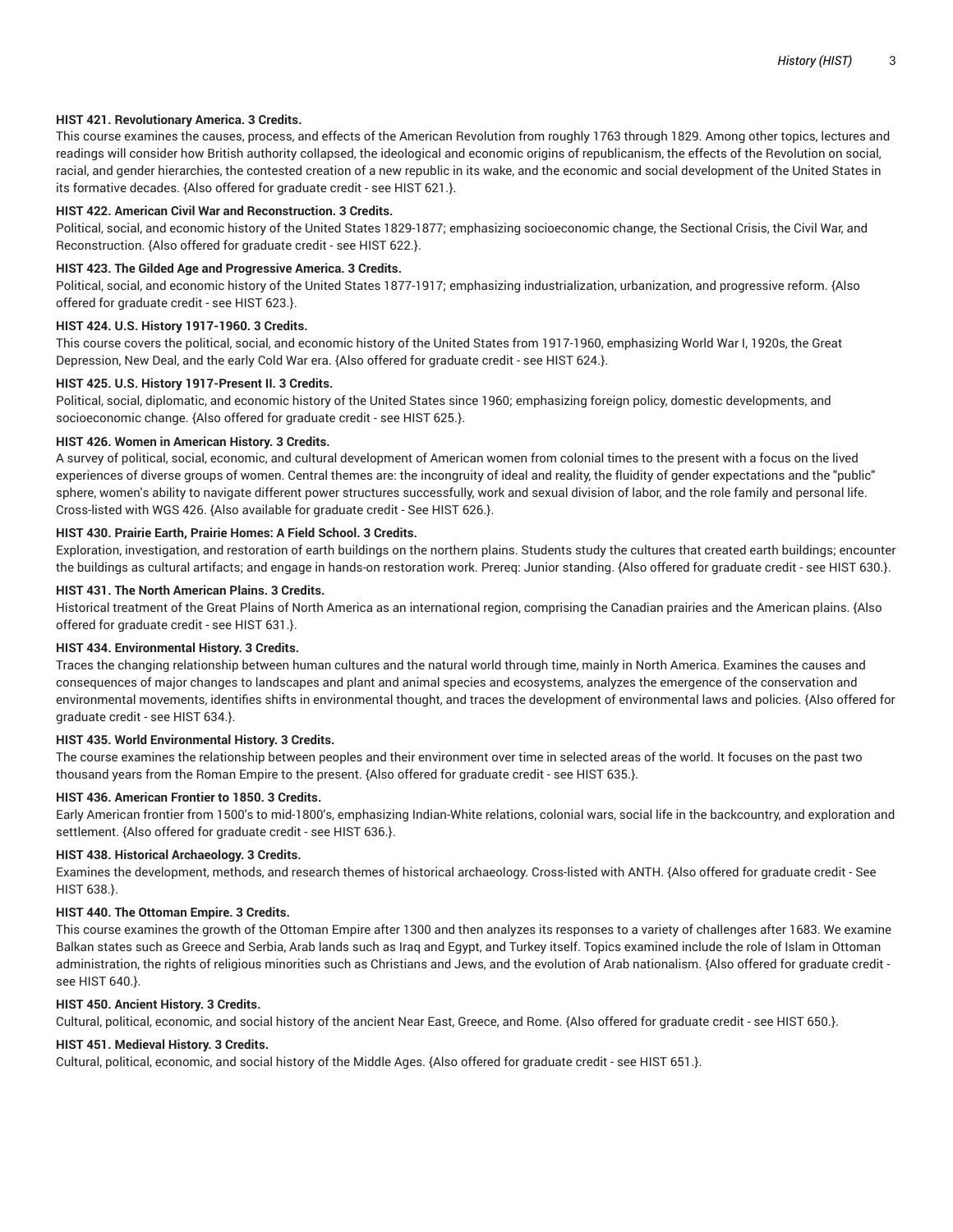# **HIST 452. The Viking Age. 3 Credits.**

This course offers an intensive look at the Scandinavian peoples of Europe in the central Middle Ages, between AD 750 and 1100. While it is true that for nearly three centuries, Viking pirates ravaged the coasts of Europe and terrorized European Christians, these feared Norsemen were also traders and intrepid explorers, who established a network of connections that stretched from North America to Baghdad and who developed a complex society and culture. It is their achievements, political, cultural and religious, that this class seeks to illumine. {Also offered for graduate credit - see HIST 652.}.

## **HIST 454. Renaissance And Reformation. 3 Credits.**

Political, social, and economic history of continental Europe from 1400 to 1650; with a focus on Renaissance and Reformation. {Also offered for graduate credit - see HIST 654.}.

#### **HIST 456. Europe 1815-1914. 3 Credits.**

Political, social, and economic history of Europe from the defeat of Napoleon to outbreak of World War I. {Also offered for graduate credit - see HIST 656.}.

## **HIST 457. Europe Since 1914. 3 Credits.**

Political, social, and economic history of Europe including World War I, the Russian Revolution, Nazism, World War II, and the postwar era. {Also offered for graduate credit - see HIST 657.}.

## **HIST 464. Imperial Spain. 3 Credits.**

The history of Spain as a global imperial power, beginning with the marriage of Ferdinand and Isabella in 1469 and concluding with the Latin American wars for independence in the early nineteenth century. {Also offered for graduate credit - see HIST 664.}.

## **HIST 465. Germany since 1750. 3 Credits.**

This course traces the evolution of the main German-speaking regions of Europe into modern, industrialized nation-states. From the time of Bach to the fall of the Berlin Wall and beyond, we analyze key trends and events in the politics, society, and culture of Prussia, Imperial Germany, the Weimar Republic, Austria, the Nazi dictatorship, East and West Germany, and the expanded Federal Republic after 1989. {Also offered for graduate credit - see HIST 665.}.

## **HIST 466. History Of Russia I. 3 Credits.**

Cultural, diplomatic, intellectual and political history of Russia; evolution of the Russian state, expansion of Imperial Russia, Great Reforms, populism, and socialism.

## **HIST 467. History Of Russia II. 3 Credits.**

Cultural, diplomatic, intellectual, and political history of Russia and the Soviet Union; agriculture, industry, Marxism in Russia, revolution of 1905 and 1917, and the Soviet Union from Lenin to present. {Also offered for graduate credit - see HIST 667.}.

#### **HIST 473. Colonial Mexico. 3 Credits.**

Study of the important social, economic, political, and cultural developments in Mexican history from the pre-Columbian epoch through the wars for independence, ending in 1821. {Also offered for graduate credit - see HIST 673.}.

#### **HIST 474. Modern Mexico. 3 Credits.**

Study of the important social, economic, political, and cultural developments in Mexican history from independence in 1821 through the contemporary era. {Also offered for graduate credit - see HIST 674.}.

## **HIST 475. The Aztec, Maya, and Inca. 3 Credits.**

The history of native peoples in Latin America, including the Aztec, Maya, and Inca, from the pre-Columbian era to the present day. {Also offered for graduate credit - see HIST 675.}.

## **HIST 477. Slavery in the Atlantic World. 3 Credits.**

This course examines the social, economic, political, and cultural aspects of the history of slavery in the Atlantic world from the 1400s to 1888 with an emphasis on Brazil and the Caribbean. {Also offered for graduate credit - see HIST 677.}.

## **HIST 479. Global Seminar. 1-6 Credits.**

NDSU instructed experience or field study in a foreign country. Conducted in English for residence credit. Pre-requisite: Prior approval by International Student and Study Abroad Services and major department. May be repeated. Standard Grading.

#### **HIST 480. History of Modern China from 1600. 3 Credits.**

The history of modern China from 1600 to the present focusing on the expansion of China's empire, confrontation with the West, and the dramatic political and social changes of the 20th century.

## **HIST 481. History of Japan. 3 Credits.**

This course surveys the history of Japan from its myths of creation to the present, focusing on the development of traditional Japanese culture, the rise of the samurai, Japan's response to the West, and the militarization and modernization of Japan during the 20th century.

## **HIST 482. Vietnam: 125 Years of Conflict. 3 Credits.**

The history of Vietnam from the 1850s to the present focusing on French colonial rule, American involvement in the region, revolutionary warfare, and Vietnam's emergence as an autonomous, independent state.

## **HIST 484. Cultures and Civilizations of the Pre-modern World. 3 Credits.**

This course examines the history of human societies in the pre-modern world until 1500, focusing particularly upon the cultural, social, economic and intellectual developments catalyzed by the rise and evolution of civilizations across the globe.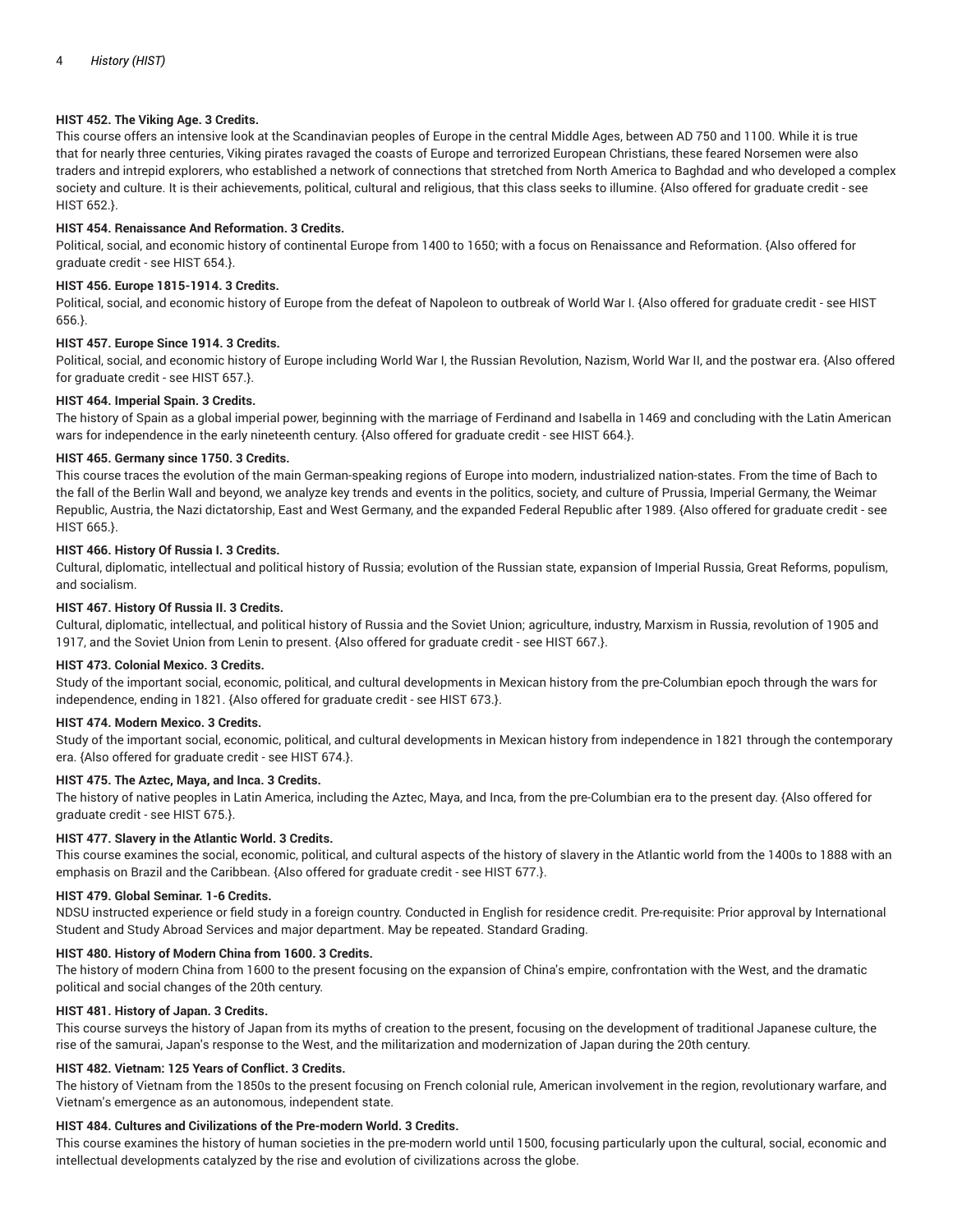# *History (HIST)* 5

## **HIST 485. Cultural Exchange and the Making of the Modern World. 3 Credits.**

This course examines the globalization of the modern world since 1200, focusing particularly upon the cultural, social, economic and biological exchanges catalyzed by exploration, colonialism, and 19th and 20th century Diasporas.

# **HIST 486. Plague! Tragedies and Triumphs of Globalization. 3 Credits.**

This course examines how, from the Middle Ages to the present, infectious diseases have played a fundamental role in the development of modern modes of economics and government, public health, and modern technologies, thereby shaping global history. {Also offered for graduate credit - See HIST 686.}.

#### **HIST 489. Senior Seminar. 3 Credits.**

Capstone experience focused on understanding major concepts and applying knowledge of basic methods and problems. Students evaluate secondary literature, conduct primary research, and master standard forms of historical writing. Prereq: HIST 390.

## **HIST 491. Seminar. 1-5 Credits.**

# **HIST 492. Global Practicum: Study Abroad. 1-15 Credits.**

Pre-Arranged study at accredited foreign institutions (study abroad), domestic institutions (National Student Exchange) or on approved study abroad programs. Pre-requisite: Sophomore standing and prior approval by International Student and Study Abroad Services and major department. Graded 'P'or 'F' (Undergraduate), or 'S' or 'U' (Graduate).

**HIST 494. Individual Study. 1-5 Credits.**

**HIST 496. Field Experience. 1-15 Credits.**

**HIST 499. Special Topics. 1-5 Credits.**

# **HIST 601. Archival Theory and Practice. 3 Credits.**

Archival theory and its practical application in supervised projects utilizing the resources of the Institute for Regional Studies and University Archives. {Also offered for undergraduate credit - see HIST 401.}.

## **HIST 603. Archival Preservation. 3 Credits.**

This course examines the history, theory and practice of archival preservation, which includes the preservation of manuscripts, photographs, audiovisual and electronic records. {Also offered for undergraduate credit - see HIST 403.}.

## **HIST 604. Digital History. 3 Credits.**

This course will focus on creating digital history, and incorporate readings, discussion, digital fundamentals, creative thinking, and hands-on-learning in a collaborative environment and develop a project based on local history resources. {Also offered at the undergraduate level - HIST 404}.

#### **HIST 615. Public Memory and Memorialization in America. 3 Credits.**

This course examines the construction of public memory and the culture of memorialization in the United States from its earliest years to the present. Among other topics, we will consider how public memory is created, how it changes over time, and how historical and modern-day monuments and memorials came to be constructed.

## **HIST 620. Colonial American History. 3 Credits.**

American history from the Pre-Columbian period through 1763. {Also offered for undergraduate credit - see HIST 420.}.

#### **HIST 621. Revolutionary America. 3 Credits.**

This course examines the causes, process, and effects of the American Revolution from roughly 1763 through 1829. Among other topics, lectures and readings will consider how British authority collapsed, the ideological and economic origins of republicanism, the effects of the Revolution on social, racial, and gender hierarchies, the contested creation of a new republic in its wake, and the economic and social development of the United States in its formative decades. {Also offered for undergraduate credit - see HIST 421.}.

#### **HIST 622. American Civil War and Reconstruction. 3 Credits.**

Political, social, and economic history of the United States 1829-1877; emphasizing socioeconomic change, the Sectional Crisis, the Civil War, and Reconstruction. {Also offered for undergraduate credit - see HIST 422.}.

#### **HIST 623. The Gilded Age and Progressive America. 3 Credits.**

Political, social, and economic history of the United States 1877-1917; emphasizing industrialization, urbanization, and progressive reform. {Also offered for undergraduate credit - see HIST 423.}.

#### **HIST 624. U.S. History 1917-1960. 3 Credits.**

Political, social, and economic history of the United States 1917-1960; emphasizing the New Deal, the world wars, and the Cold War era. {Also offered for undergraduate credit - see HIST 424.}.

## **HIST 625. U.S. History 1917-Present II. 3 Credits.**

Political, social, diplomatic, and economic history of the United States since 1960; emphasizing foreign policy, domestic developments, and socioeconomic change. {Also offered for undergraduate credit - see HIST 425.}.

## **HIST 626. Women in American History. 3 Credits.**

A survey of political, social, economic, and cultural development of American women from colonial times to the present with a focus on the lived experiences of diverse groups of women. Central themes are: the incongruity of ideal and reality, the fluidity of gender expectations and the "public" sphere, women's ability to navigate different power structures successfully, work and sexual division of labor, and the role family and personal life. Cross-listed with WGS 626. {Also offered for undergraduate credit - See HIST 426.}.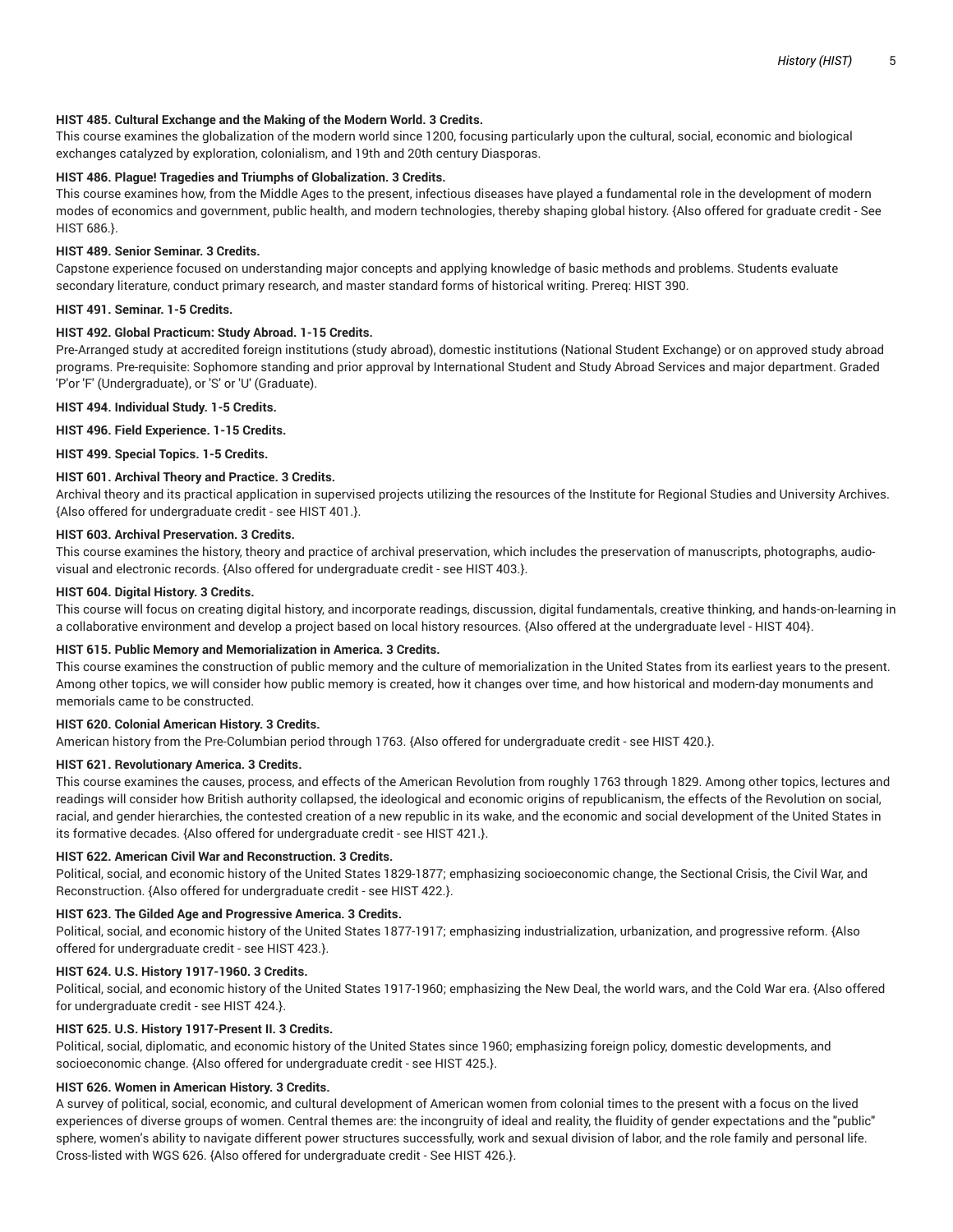## **HIST 630. Prairie Earth, Prairie Homes: A Field School. 3 Credits.**

Exploration, investigation, and restoration of earth buildings on the northern plains. Students study the cultures that created earth buildings; encounter the buildings as cultural artifacts; and engage in hands-on restoration work. {Also offered for undergraduate credit - see HIST 430.}.

# **HIST 631. The North American Plains. 3 Credits.**

Historical treatment of the Great Plains of North America as an international region, comprising the Canadian prairies and the American plains. {Also offered for undergraduate credit - see HIST 431.}.

# **HIST 634. Environmental History. 3 Credits.**

Traces the changing relationship between human cultures and the natural world through time, mainly in North America. Examines the causes and consequences of major changes to landscapes and plant and animal species and ecosystems, analyzes the emergence of the conservation and environmental movements, identifies shifts in environmental thought, and traces the development of environmental laws and policies. {Also offered for undergraduate credit - see HIST 434.}.

## **HIST 635. World Environmental History. 3 Credits.**

The course examines the relationship between peoples and their environment over time in selected areas of the world. It focuses on the past two thousand years from the Roman Empire to the present. {Also offered for undergraduate credit - see HIST 435.}.

## **HIST 636. American Frontier to 1850. 3 Credits.**

Early American frontier from 1500's to mid-1800's, emphasizing Indian-White relations, colonial wars, social life in the backcountry, and exploration and settlement. {Also offered for undergraduate credit - see HIST 436.}.

## **HIST 638. Historical Archaeology. 3 Credits.**

Examines the development, methods, and research themes of historical archaeology. Cross-listed with ANTH. {Also offered for undergraduate credit - See HIST 438.}.

# **HIST 640. The Ottoman Empire. 3 Credits.**

This course examines the growth of the Ottoman Empire after 1300 and then analyzes its responses to a variety of challenges after 1683. We examine Balkan states such as Greece and Serbia, Arab lands such as Iraq and Egypt, and Turkey itself. Topics examined include the role of Islam in Ottoman administration, the rights of religious minorities such as Christians and Jews, and the evolution of Arab nationalism. {Also offered for undergraduate credit - see HIST 440.}.

## **HIST 650. Ancient History. 3 Credits.**

Cultural, political, economic, and social history of the ancient Near East, Greece, and Rome. {Also offered for undergraduate credit - see HIST 450.}.

## **HIST 651. Medieval History. 3 Credits.**

Cultural, political, economic, and social history of the Middle Ages. {Also offered for undergraduate credit - see HIST 451.}.

## **HIST 652. The Viking Age. 3 Credits.**

This course offers an intensive look at the Scandinavian peoples of Europe in the central Middle Ages, between AD 750 and 1100. While it is true that for nearly three centuries, Viking pirates ravaged the coasts of Europe and terrorized European Christians, these feared Norsemen were also traders and intrepid explorers, who established a network of connections that stretched from North America to Baghdad and who developed a complex society and culture. It is their achievements, political, cultural and religious, that this class seeks to illumine. {Also offered for undergraduate credit see HIST 452.}.

## **HIST 654. Renaissance and Reformation. 3 Credits.**

Political, social, and economic history of continental Europe from 1400 to 1650; with a focus on Renaissance and Reformation. {Also offered for undergraduate credit - see HIST 454.}.

## **HIST 656. Europe 1815-1914. 3 Credits.**

Political, social, and economic history of Europe from the defeat of Napoleon to outbreak of World War I. {Also offered for undergraduate credit - see HIST 456.}.

# **HIST 657. Europe Since 1914. 3 Credits.**

Political, social, and economic history of Europe including World War I, the Russian Revolution, Nazism, World War II, and the postwar era. {Also offered for undergraduate credit - see HIST 457.}.

# **HIST 664. Imperial Spain. 3 Credits.**

The history of Spain as a global imperial power, beginning with the marriage of Ferdinand and Isabella in 1469 and concluding with the Latin American wars for independence in the early nineteenth century. {Also offered for undergraduate credit - see HIST 464.}.

## **HIST 665. Germany since 1750. 3 Credits.**

This course traces the evolution of the main German-speaking regions of Europe into modern, industrialized nation-states. From the time of Bach to the fall of the Berlin Wall and beyond, we analyze key trends and events in the politics, society, and culture of Prussia, Imperial Germany, the Weimar Republic, Austria, the Nazi dictatorship, East and West Germany, and the expanded Federal Republic after 1989. {Also offered for undergraduate credit - see HIST 465.}.

## **HIST 666. History Of Russia I. 3 Credits.**

Cultural, diplomatic, intellectual and political history of Russia; evolution of the Russian state, expansion of Imperial Russia, Great Reforms, populism, and socialism.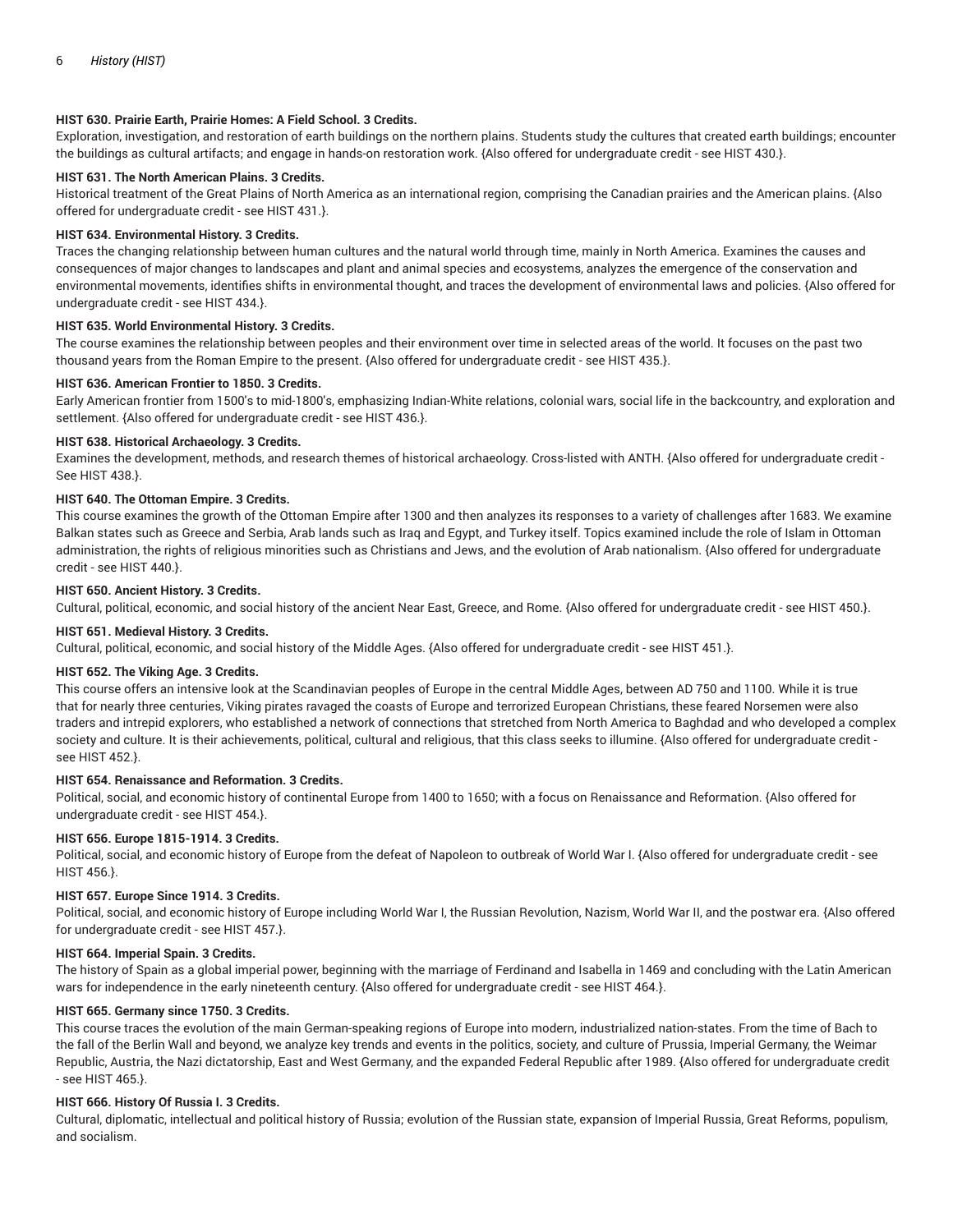## **HIST 667. History of Russia II. 3 Credits.**

Cultural, diplomatic, intellectual, and political history of Russia and the Soviet Union; agriculture, industry, Marxism in Russia, revolution of 1905 and 1917, and the Soviet Union from Lenin to present. {Also offered for undergraduate credit - see HIST 467.}.

# **HIST 673. Colonial Mexico. 3 Credits.**

Study of the important social, economic, political, and cultural developments in Mexican history from the pre-Columbian epoch through the wars for independence, ending in 1821. {Also offered for undergraduate credit - see HIST 473.}.

## **HIST 674. Modern Mexico. 3 Credits.**

Study of the important social, economic, political, and cultural developments in Mexican history from independence in 1821 through the contemporary era. {Also offered for undergraduate credit - see HIST 474.}.

## **HIST 675. The Aztec, Maya, and Inca. 3 Credits.**

The history of native peoples in Latin America, including the Aztec, Maya, and Inca, from the pre-Columbian era to the present day. {Also offered for undergraduate credit - see HIST 475.}.

## **HIST 677. Slavery in the Atlantic World. 3 Credits.**

This course examines the social, economic, political, and cultural aspects of the history of slavery in the Atlantic world from the 1400s to 1888 with an emphasis on Brazil and the Caribbean. {Also offered for undergraduate credit - see HIST 477.}.

## **HIST 679. Global Seminar. 1-6 Credits.**

NDSU instructed experience or field study in a foreign country. Conducted in English for residence credit. Pre-requisite: Prior approval by International Student and Study Abroad Services and major department. May be repeated. Standard Grading.

## **HIST 686. Plague! Tragedies and Triumphs of Globalization. 3 Credits.**

This course examines how, from the Middle Ages to the present, infectious diseases have played a fundamental role in the development of modern modes of economics and government, public health, and modern technologies, thereby shaping global history. {Also offered for undergraduate credit - See HIST 486.}.

# **HIST 690. Graduate Seminar. 1-3 Credits.**

# **HIST 695. Field Experience. 1-15 Credits.**

**HIST 696. Special Topics. 1-5 Credits.**

# **HIST 702. Historiography. 3 Credits.**

An introduction to the history of historical thought, from the classical Greeks to the present, with examination of some of the works of important historians writing in the Western tradition.

## **HIST 705. Directed Research. 1-4 Credits.**

Directed research on the student's thesis prospectus. Taken close to the end of the student's course work. Prereq: HIST 701.

#### **HIST 710. Research Seminar in North American History. 3 Credits.**

This course requires preparation of a research paper. The subject of the research will be within an announced general topic area of North American history. May be repeated.

#### **HIST 712. Research Seminar in European History. 3 Credits.**

This course requires preparation of a research paper. The subject of the research will be within an announced general topic area of European history. May be repeated.

#### **HIST 714. Research Seminar in World History. 3 Credits.**

This course requires preparation of a research paper. The subject of the research will be within an announced general topic area of World history. May be repeated.

## **HIST 730. Readings in North American History. 3 Credits.**

A historiographical survey of a selected topic in North American history. Topics vary by semester. May be repeated. Recommended Coreq: HIST 701.

# **HIST 760. Readings in European History. 3 Credits.**

Historiographical survey of a selected topic in European history. Topics vary by semester. May be repeated. Recommended Coreq: HIST 701.

#### **HIST 780. Readings in World History. 3 Credits.**

Historiographical survey of a selected topic in World history. Topics vary by semester. May be repeated. Recommended Coreq: HIST 701.